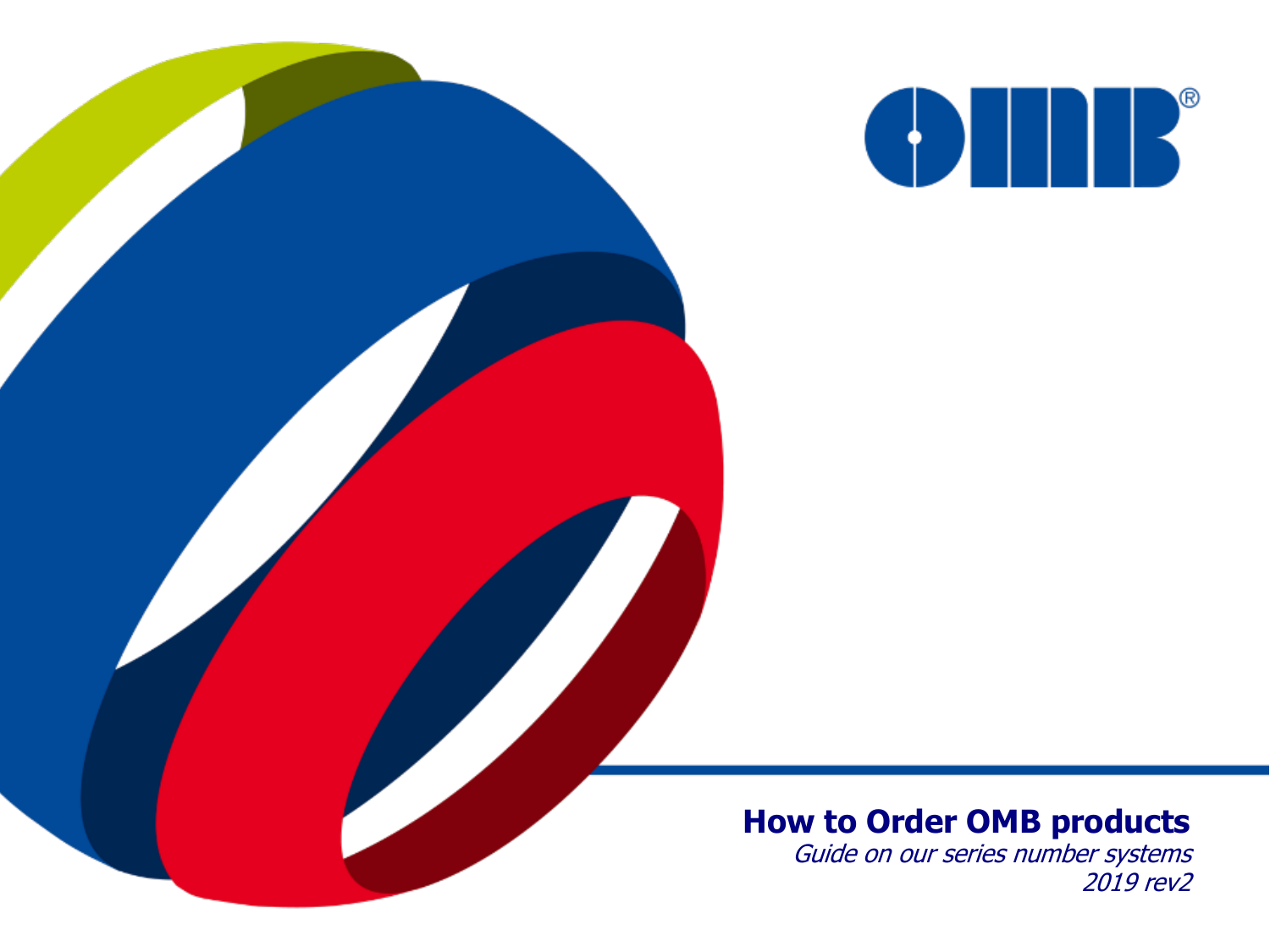## **OMB Series systems**

OMB Series systems was introduced I 1973 when our company was making a very limited number of products. We tried in this past 40 years to maintain a logic in the way we call our product and in this presentation we try to give you a guide to either decipher our system or to come up with a series.

We start with our forged steel valves (API602 and API600) presented in catalogs C-18: Standard API602 valves C-BS2: Bellows Seal valves C-CR3: Cryogenic service valves

Note: in the US market the series number has been simplified: the main difference is the absence of the size from the serie and the use of the API trim numbers in the material description.







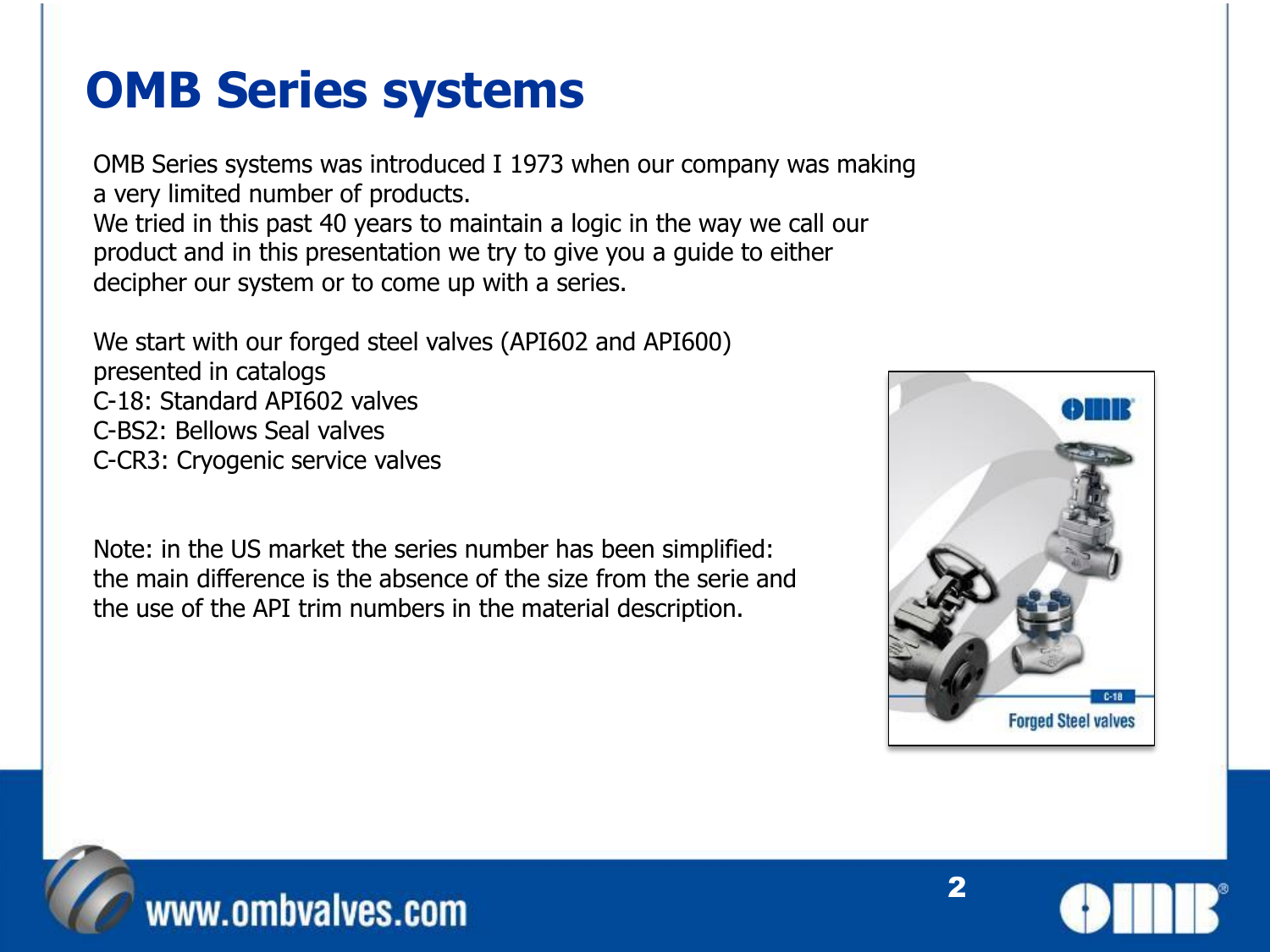# **Gate, Globe and Check Range**



|         | <b>Standard</b> |       |       |                                |      |      | <b>Bellows</b>   |       |       |      | <b>Cryogenic</b> |      |      |      |       |       |      |      |      |      |      |       |       |
|---------|-----------------|-------|-------|--------------------------------|------|------|------------------|-------|-------|------|------------------|------|------|------|-------|-------|------|------|------|------|------|-------|-------|
|         | Catalog C-18    |       |       |                                |      |      | Catalog C-BS2    |       |       |      | Catalog C-CR3    |      |      |      |       |       |      |      |      |      |      |       |       |
|         | <b>SW-NPT</b>   |       |       | <b>FLANGED &amp; BUTT WELD</b> |      |      | SW, FLANGED & BW |       |       |      | SW, FLANGED & BW |      |      |      |       |       |      |      |      |      |      |       |       |
|         | #800            | #1500 | #2500 | #150                           | #300 | #600 | 006#             | #1500 | #2500 | #800 | #150             | #300 | #600 | #900 | #1500 | #2500 | #800 | #150 | #300 | #600 | #900 | #1500 | #2500 |
| 1/2"    |                 |       |       |                                |      |      |                  |       |       |      |                  |      |      |      |       |       |      |      |      |      |      |       |       |
| 3/4"    |                 |       |       |                                |      |      |                  |       |       |      |                  |      |      |      |       |       |      |      |      |      |      |       |       |
| $1"$    |                 |       |       |                                |      |      |                  |       |       |      |                  |      |      |      |       |       |      |      |      |      |      |       |       |
| 1.1/2"  |                 |       |       |                                |      |      |                  |       |       |      |                  |      |      |      |       |       |      |      |      |      |      |       |       |
| 2"      |                 |       |       |                                |      |      |                  |       |       |      |                  |      |      |      |       |       |      |      |      |      |      |       |       |
| 3"      |                 |       |       |                                |      |      |                  |       |       |      |                  |      |      |      |       |       |      |      |      |      |      |       |       |
| 4"      |                 |       |       |                                |      |      |                  |       |       |      |                  |      |      |      |       |       |      |      |      |      |      |       |       |
| 6"      |                 |       |       |                                |      |      | <b>IN</b>        |       |       |      |                  |      |      |      |       |       |      |      |      |      |      |       |       |
| 8"      |                 |       |       |                                |      |      |                  |       |       |      |                  |      |      |      |       |       |      |      |      |      |      |       |       |
| 10"-24" |                 |       |       |                                |      |      |                  |       |       |      |                  |      |      |      |       |       |      |      |      |      |      |       |       |



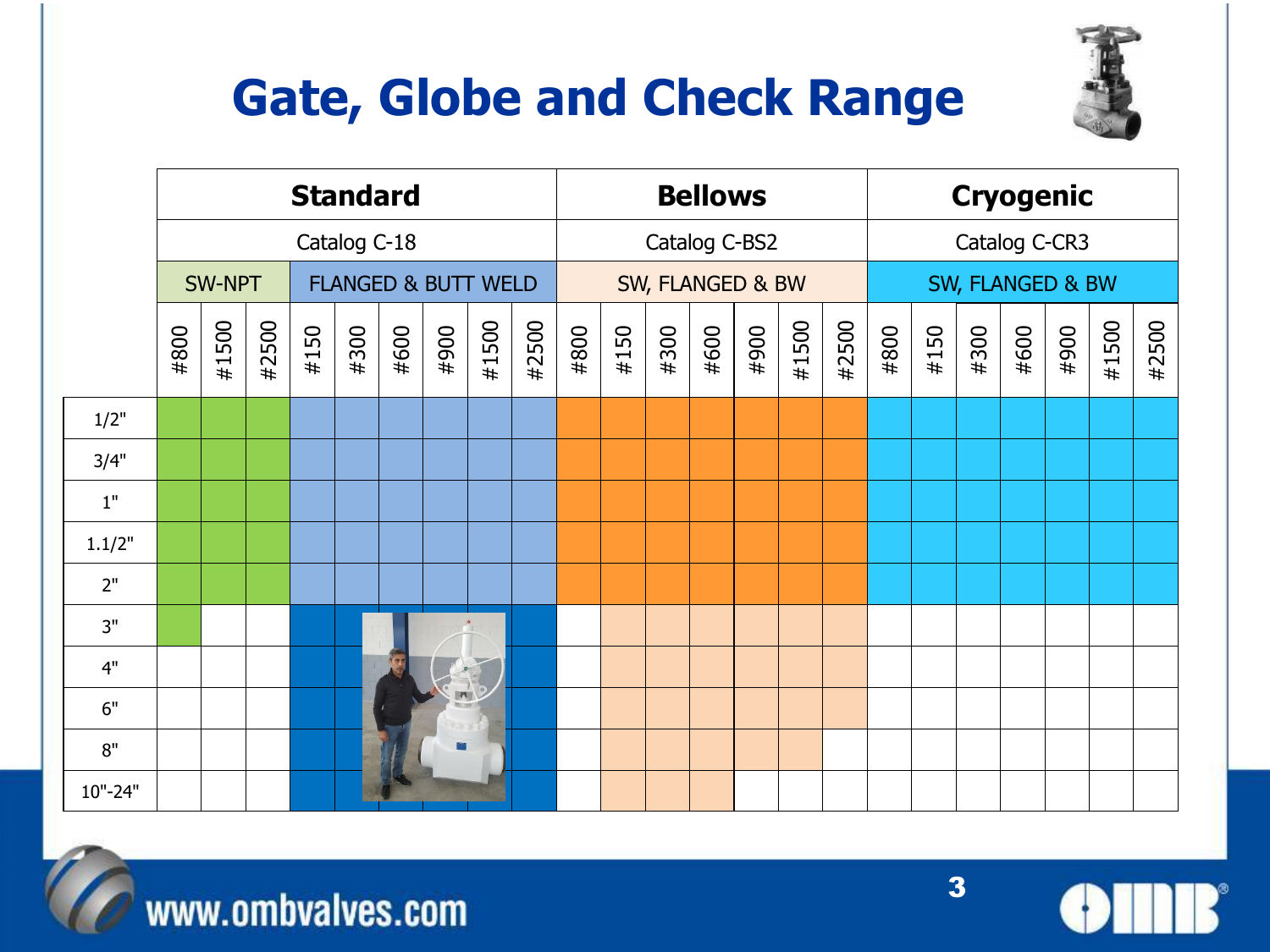## **OMB Series system: example**

OMB Series is organized in 2 group

The **first group** give the mechanical attriute of the valves This portion is independent from the material of construction and identify a specific drawing with its set of components Divided in 5 sections

A- service

- B- flange/butt weld connection and classes
- C- core section define the central body (pressure, class, bore/port and size)
- D- trim design features

E- Ends

F- special design features

The **second group** identifies the material of the valve and trim We use a simplified description coming from the ASTM materials definitions

#### **CR-F6-833-I-RF-DP F316-316HFS** A B C D E F Body-trim

F6=flanged #600 316HFS= trim 316 833= 800 class body, Globe, RB, 1/2" Hard Faced Seat I=Integral seat

CR=Cryogenic F316= body in ASTM A182 F316



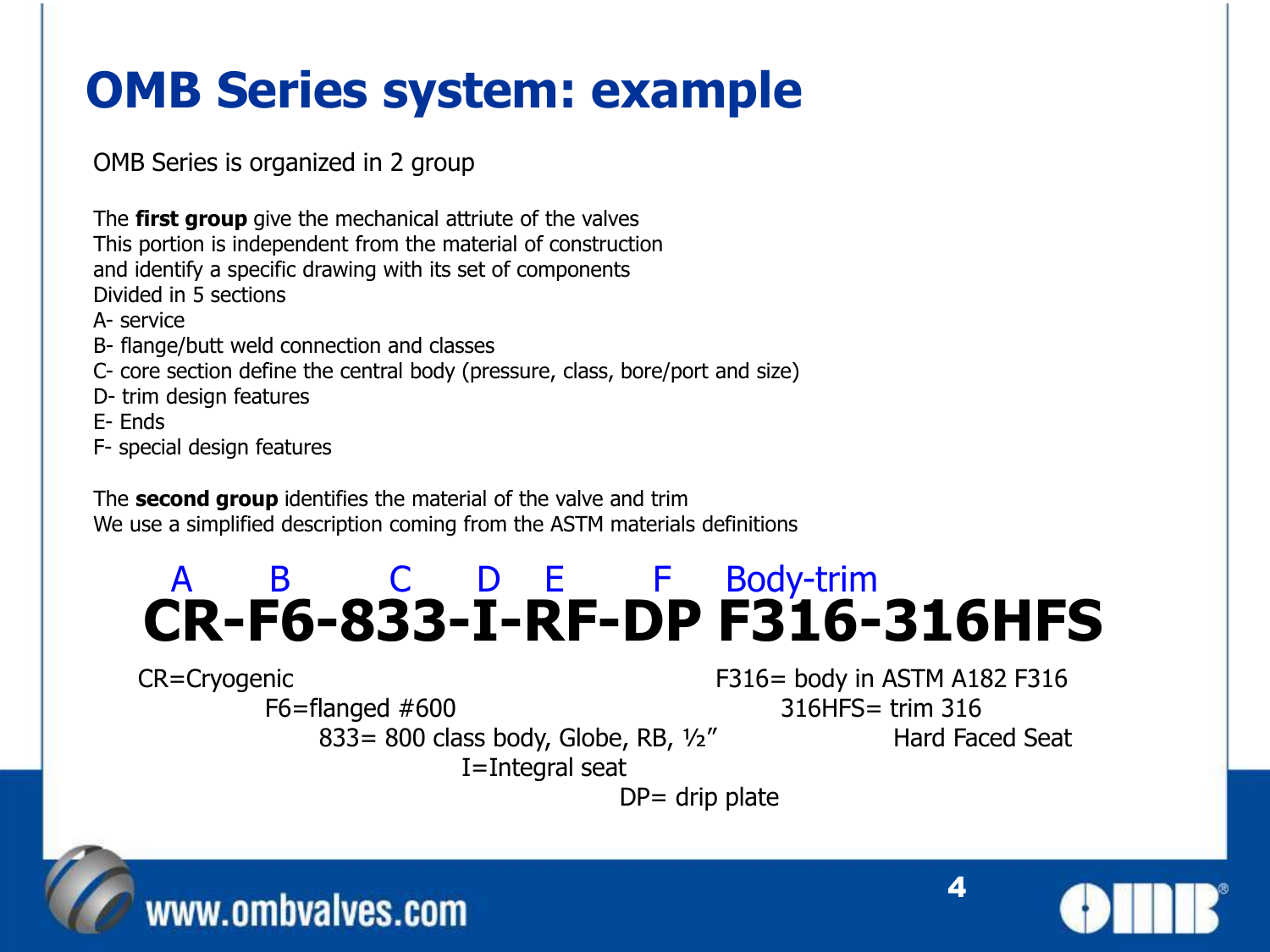## **OMB Series system: example II**

OMB Series is organized in 2 group

The **first group** give the mechanical attriute of the valves This portion is independent from the material of construction and identify a specific drawing with its set of components Divided in 5 sections

A- service

- B- flange/butt weld connection and classes
- C- core section define the central body (pressure, class, bore/port and size)
- D- trim design features

E- Ends

F- special design features

The **second group** identifies the material of the valve and trim We use a simplified description coming from the ASTM materials definitions

### A B C C D E F Body-trim **\_-\_-MLA814 -\_-\_-\_ A105N-F6HFS**

" "=standard A105N= body in ASTM A105N " "=not flanged F6HFS= trim 13% chrome **MLA814= Extended body, Welded Bonnet** Hard Faced Seat

**NPT Male end x FNPT**, 800 class body, Gate, RB, 3/4"

" "= no special trim

" "=no special features



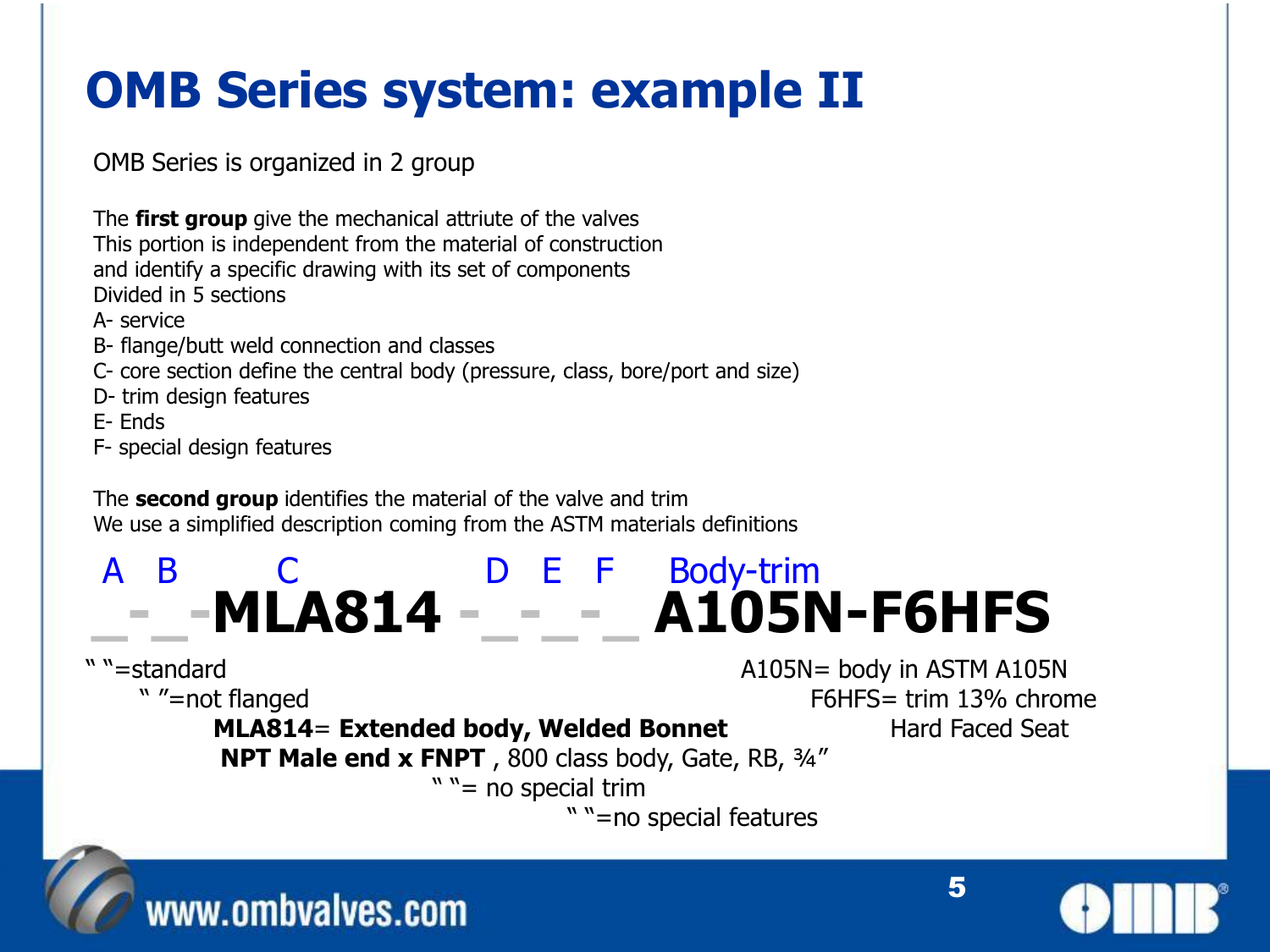### **OMB Series system: Service**

#### **CR-F6-833-I-RF-DP F316-316HFS** A B C D E F Body-trim

I=Integral seat

CR=Cryogenic F316= body in ASTM A182 F316 F6=flanged #600 316HFS= trim 316 833= 800 class body, Globe, RB, 1/2" Hard Faced Seat

| Service |           |                                |  |  |  |  |  |
|---------|-----------|--------------------------------|--|--|--|--|--|
|         | none      | Standard                       |  |  |  |  |  |
|         | СR        | Ext. Bonnet Full Pen           |  |  |  |  |  |
|         | CB        | Ext Bonnet- Cold Box           |  |  |  |  |  |
|         | <b>CI</b> | Ext Bonnet - Integral Bonnet   |  |  |  |  |  |
|         | <b>CC</b> | Ext Bonnet - Yoke & Col Bonnet |  |  |  |  |  |
|         | <b>SF</b> | <b>Bellows</b>                 |  |  |  |  |  |
|         | Е         | Eco-L-Valve                    |  |  |  |  |  |
|         | <b>AG</b> | Angle Globe                    |  |  |  |  |  |
|         | <b>SC</b> | <b>Self Closing</b>            |  |  |  |  |  |
|         | PS        | <b>Pressure Seal</b>           |  |  |  |  |  |



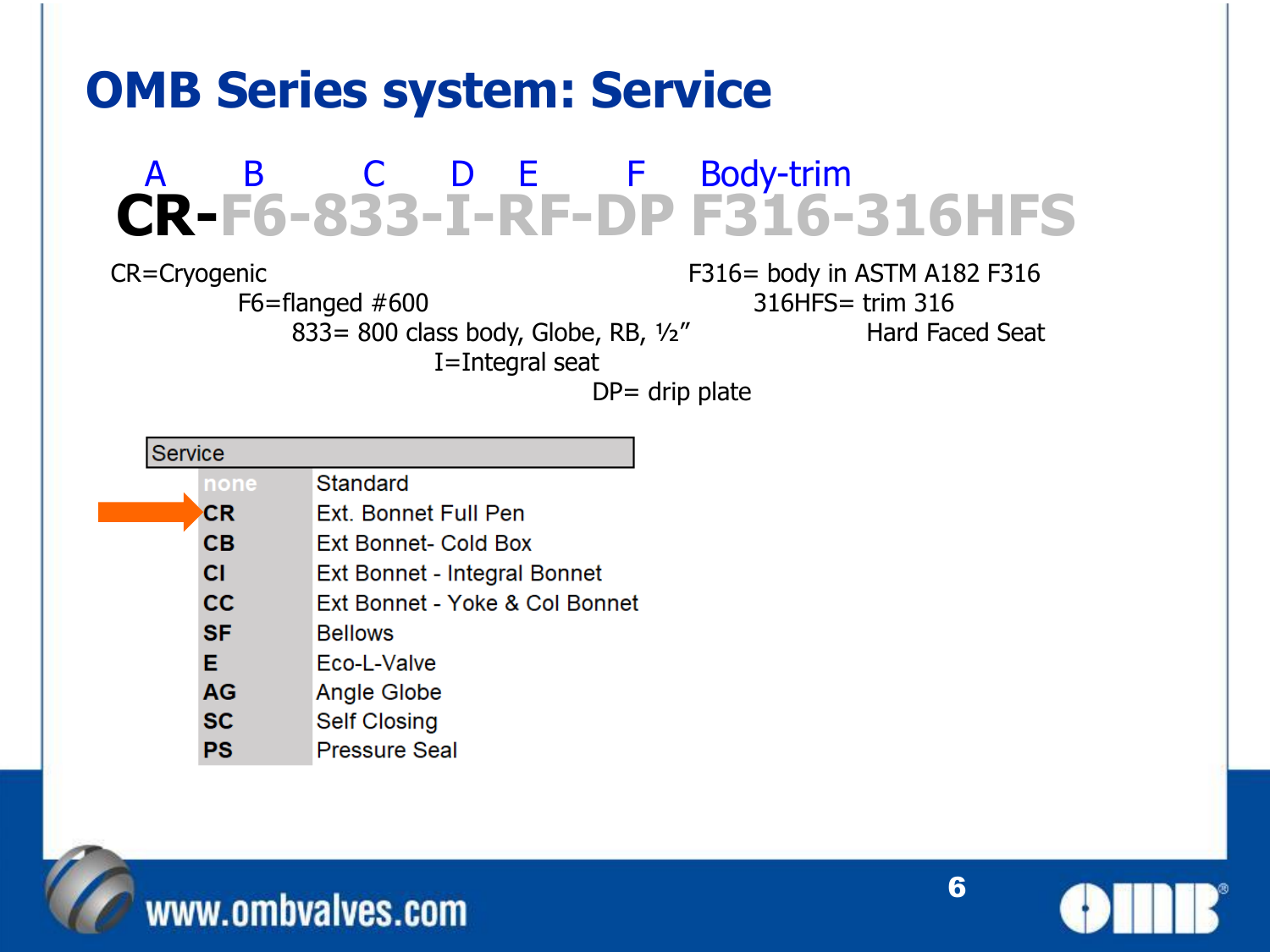



7

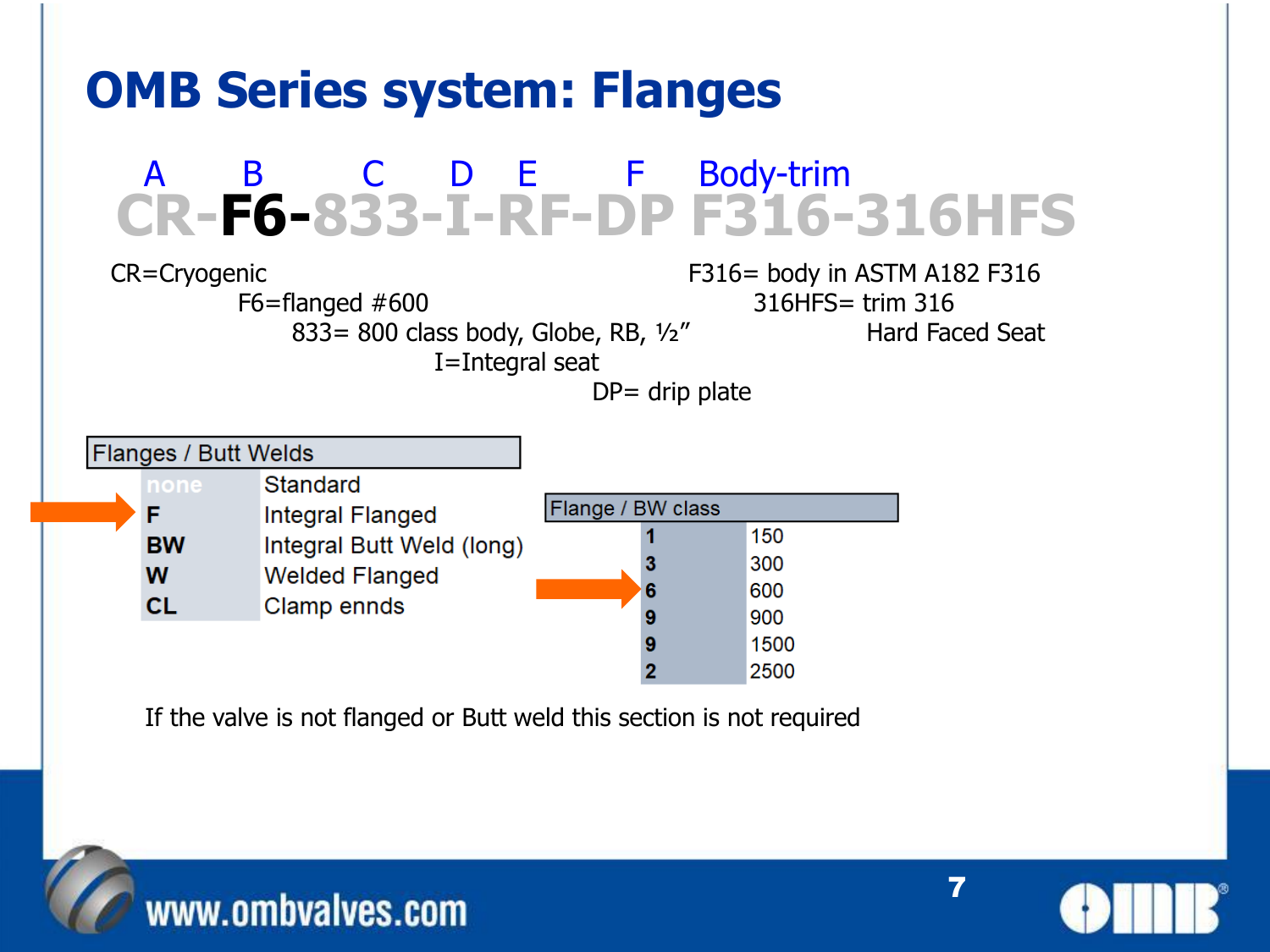



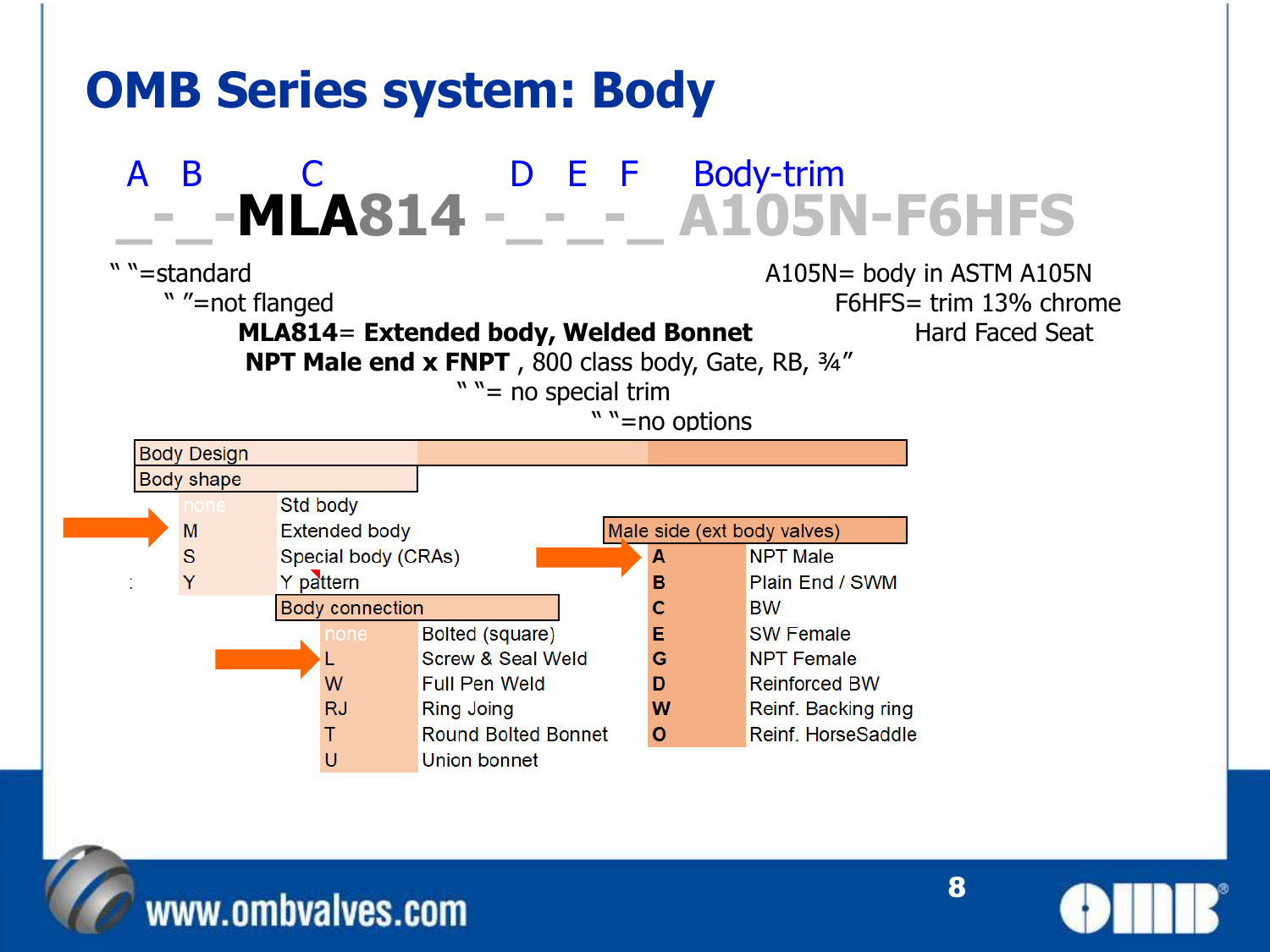

www.ombvalves.com

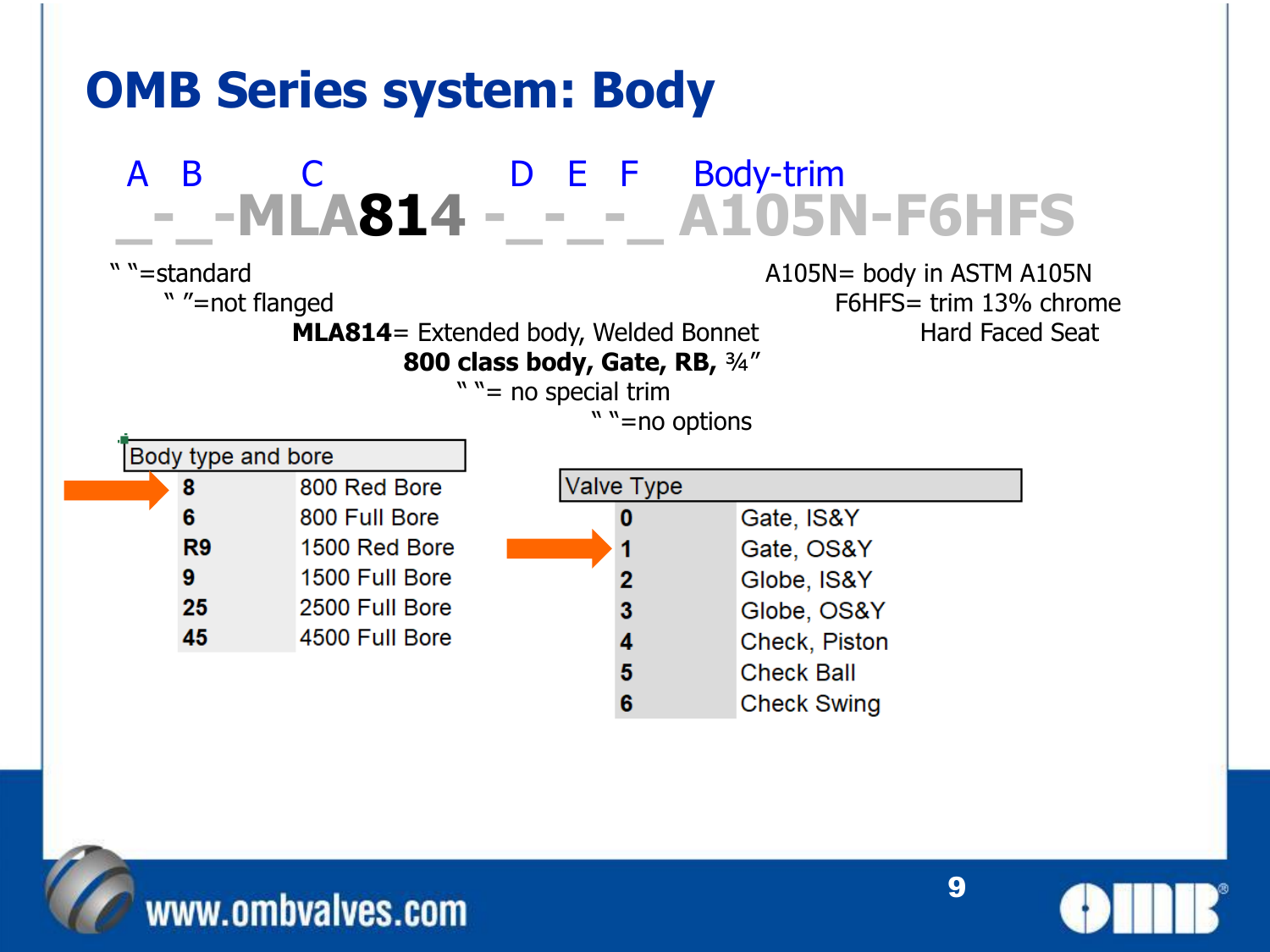

www.ombvalves.com

10

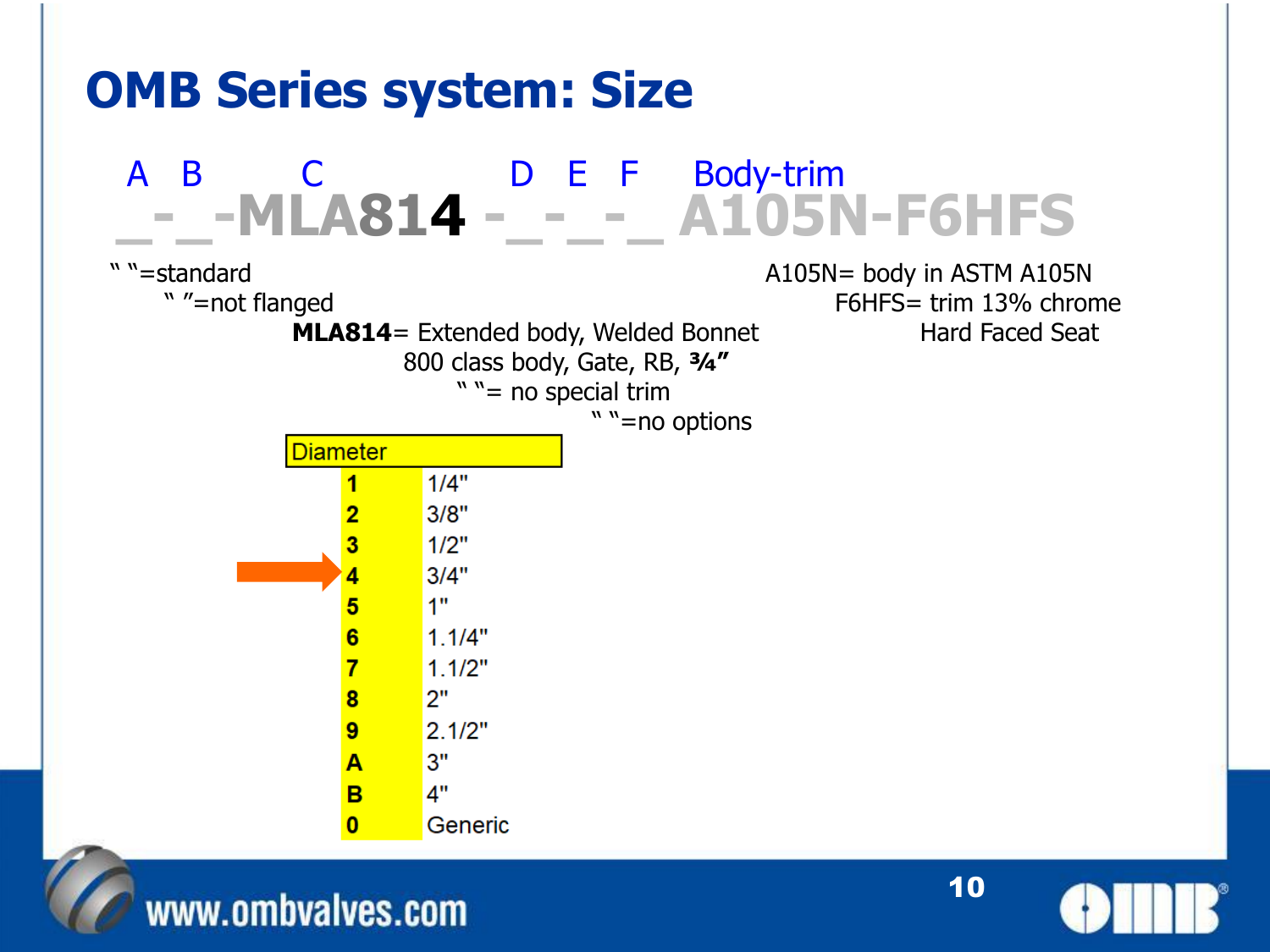

#### www.ombvalves.com

11

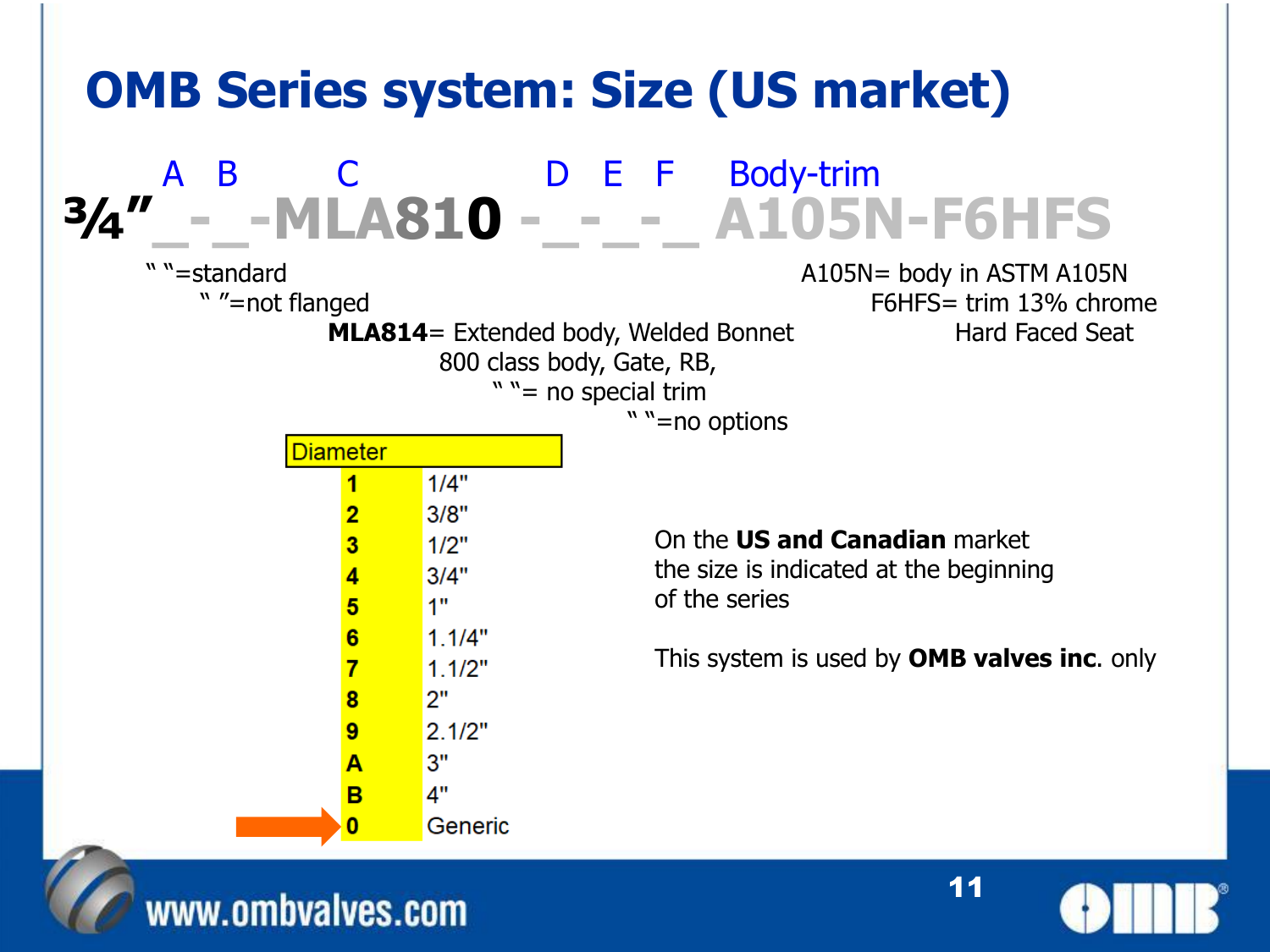## **OMB Series system: Trim Options**

#### A B C D E F Body-trim **CR-F6-833-IN-RF-DP F316-316HFS**

CR=Cryogenic F316= body in ASTM A182 F316 F6=flanged #600 316HFS= trim 316

833= 800 class body, Globe, RB, 1/2" Hard Faced Seat

**I=Integral seat N= Not rotating Stem**







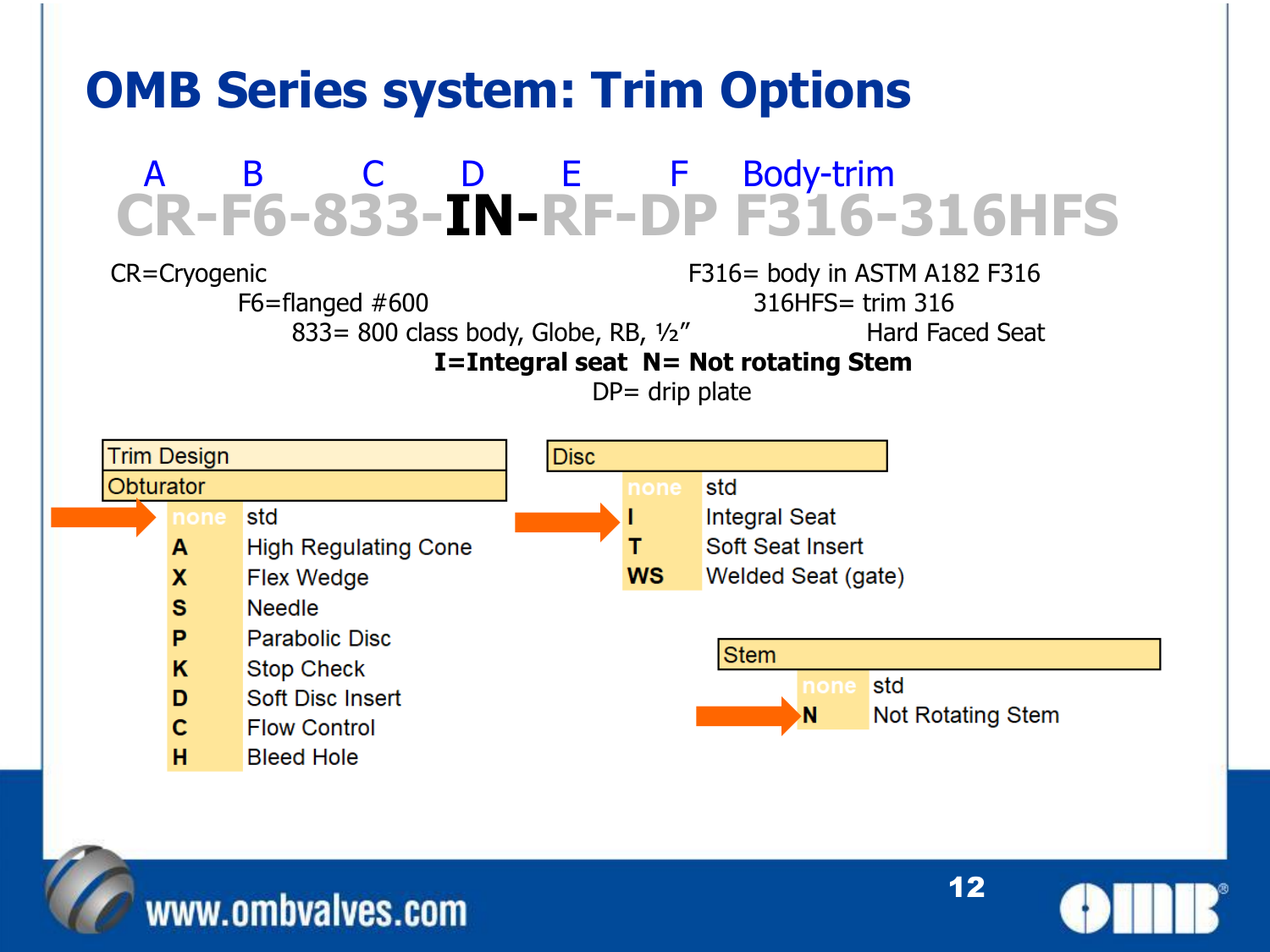### **OMB Series system: Ends**

#### A B C D E F Body-trim **CR-F6-833-I-RF-DP F316-316HFS**

I=Integral seat

CR=Cryogenic F316= body in ASTM A182 F316 F6=flanged #600 316HFS= trim 316 833= 800 class body, Globe, RB, 1/2" Hard Faced Seat

 $DP =$  drip plate

| Ends           |                          |                                              |                        |                           |
|----------------|--------------------------|----------------------------------------------|------------------------|---------------------------|
| <b>NPT</b>     |                          | <b>Threaded Ends</b>                         |                        |                           |
| <b>SW</b>      |                          | Socket Weld                                  |                        |                           |
| <b>SN</b>      | <b>SW<sub>xNPT</sub></b> | <b>SW x NPT</b>                              |                        |                           |
| <b>NS</b>      | <b>NPTxSW</b>            | <b>NPT x SW</b>                              |                        |                           |
| S <sub>1</sub> | <b>SH10</b>              | Schedule 10                                  |                        |                           |
| S <sub>4</sub> | <b>SH40</b>              | Schedule 40                                  |                        |                           |
| S <sub>8</sub> | <b>SH80</b>              | Schedule 80                                  | <b>FS</b>              | <b>FFST</b>               |
| S <sub>6</sub> | <b>SH160</b>             | Schedule 160                                 | <b>RS</b>              | <b>RFST</b>               |
| <b>Sx</b>      | <b>SHXXS</b>             | <b>Schedule XXS</b>                          | <b>RN</b><br><b>RC</b> | <b>RFSN</b><br><b>RFC</b> |
| FF.            |                          | Flat Finish - Smooth Finish 3.2-6.3          | <b>RT</b>              | <b>RFCST</b>              |
| <b>RF</b>      |                          | Raised Face - Smooth Finish 3.2-6.3 - Spiral | <b>SG</b>              |                           |
| <b>RJ</b>      |                          | <b>Ring Joint</b>                            | LG                     |                           |
|                |                          |                                              | LF<br><b>LM</b>        |                           |
|                |                          |                                              | HB                     |                           |



13

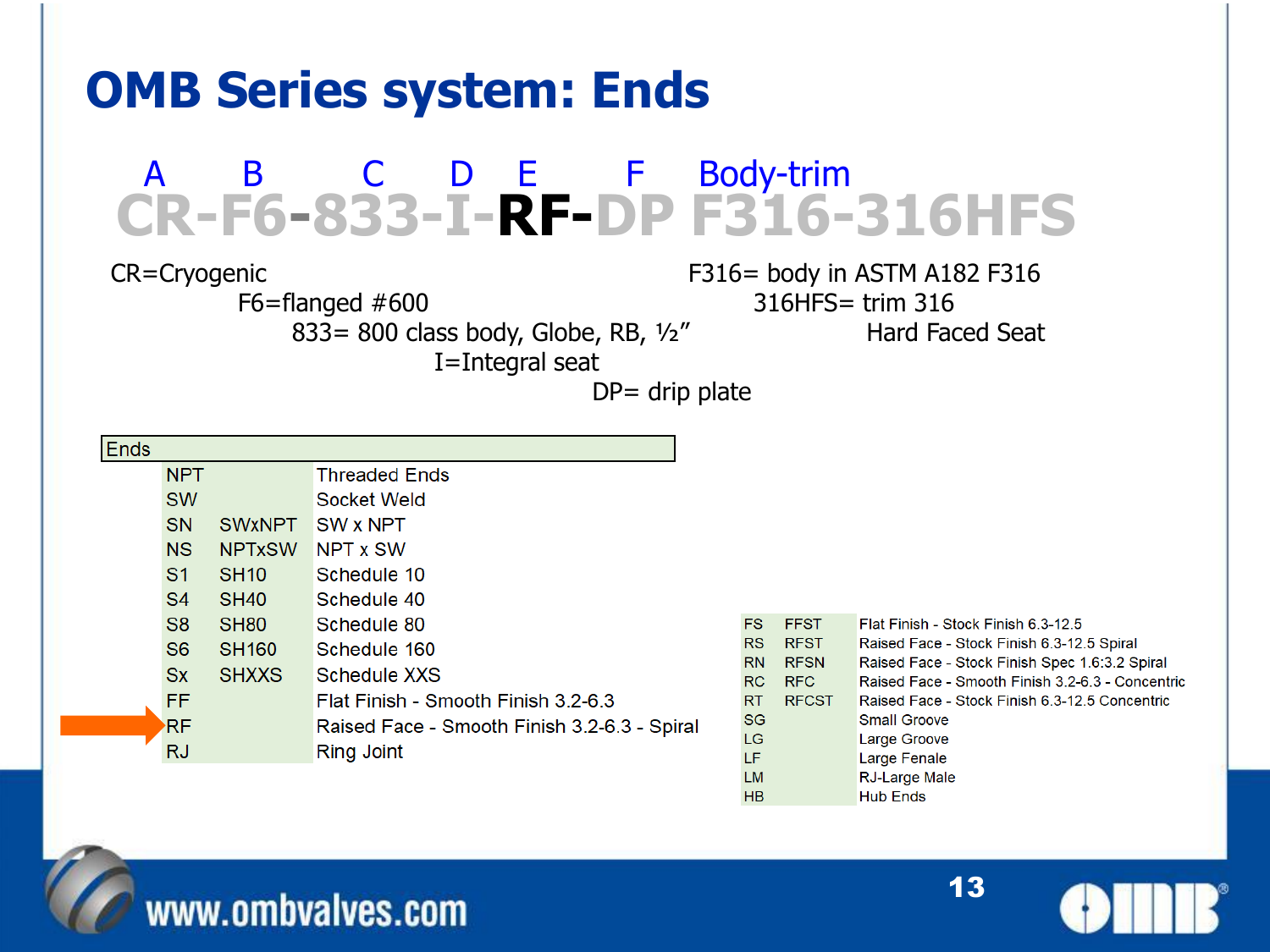## **OMB Series system: Special Design**

#### A B C D E F Body-trim **CR-F6-833-I-RF-DP F316-316HFS**

F6=flanged #600 316HFS= trim 316 833= 800 class body, Globe, RB, 1/2" Hard Faced Seat I=Integral seat

CR=Cryogenic F316= body in ASTM A182 F316

| <b>Special Design</b> |               |                           |  |  |  |  |
|-----------------------|---------------|---------------------------|--|--|--|--|
|                       | LL            | Live Loading              |  |  |  |  |
|                       | ΒA            | Lantern Ring with greaser |  |  |  |  |
|                       | $\mathsf{cs}$ | <b>Chlorine Service</b>   |  |  |  |  |
|                       | AS            | <b>Alkylation Service</b> |  |  |  |  |
|                       | VS            | <b>Vaccum Service</b>     |  |  |  |  |
|                       | GE            | Gear                      |  |  |  |  |
|                       | BS            | <b>Bare Stem</b>          |  |  |  |  |
|                       | AC            | <b>Actuator Flange</b>    |  |  |  |  |
|                       | LS            | <b>Limit Swith</b>        |  |  |  |  |
|                       | DP            | <b>Drip Plate</b>         |  |  |  |  |
|                       | ΡI            | <b>Position indicator</b> |  |  |  |  |
|                       |               | Other                     |  |  |  |  |



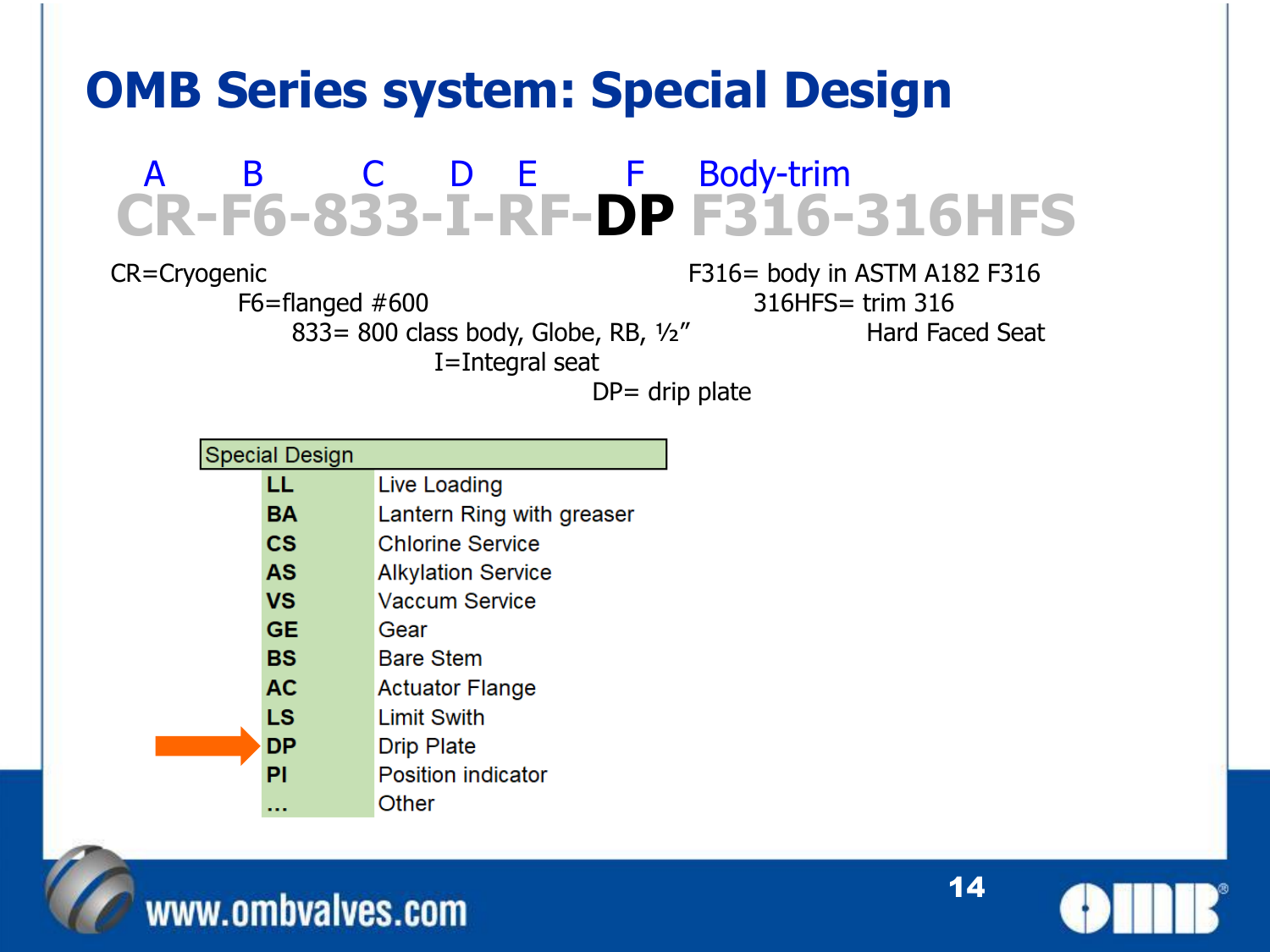### **OMB Series system: Body**

#### Body

| <b>Carbon</b>   |                                     |  |  |  |  |  |  |
|-----------------|-------------------------------------|--|--|--|--|--|--|
| <b>A105N</b>    | <b>ASTM A105N</b>                   |  |  |  |  |  |  |
| LF <sub>2</sub> | <b>ASTM A350 LF2</b>                |  |  |  |  |  |  |
| <b>LF6 CI.2</b> | ASTM A350 LF6 Cl 2                  |  |  |  |  |  |  |
|                 | <b>Stainless</b>                    |  |  |  |  |  |  |
| F304            | <b>ASTM A182 F304</b>               |  |  |  |  |  |  |
| F316            | ASTM A182 F316/F316L dual certified |  |  |  |  |  |  |
| F321            | ASTM A182 F321/F321H dual Certified |  |  |  |  |  |  |
| <b>F347</b>     | ASTM A182 F347/F347H dual certified |  |  |  |  |  |  |
|                 | <b>Low Alloy</b>                    |  |  |  |  |  |  |
| F5              | <b>ASTM A182 F5</b>                 |  |  |  |  |  |  |
| F9              | <b>ASTM A182 F9</b>                 |  |  |  |  |  |  |
| <b>F11 Cl.2</b> | <b>ASTM A182 F11 Cl 2</b>           |  |  |  |  |  |  |
| <b>F22 Cl.3</b> | <b>ASTM A182 F22 CI 3</b>           |  |  |  |  |  |  |
| F91             | <b>ASTM A182 F91</b>                |  |  |  |  |  |  |

| <b>Duplex</b>        |                              |  |  |  |  |  |  |
|----------------------|------------------------------|--|--|--|--|--|--|
| <b>F51</b>           | ASTM A182 F51 (Norsok)       |  |  |  |  |  |  |
| <b>F53</b>           | ASTM A182 F53 (Norsok)       |  |  |  |  |  |  |
| <b>F55</b>           | ASTM A182 F55 (Norsok)       |  |  |  |  |  |  |
| <b>CRAs</b>          |                              |  |  |  |  |  |  |
| <b>ALLOY 20</b>      | <b>ASTM B462 UNS N08020</b>  |  |  |  |  |  |  |
| A825                 | <b>ASTM B564 UNS N08825</b>  |  |  |  |  |  |  |
| A600                 | <b>ASTM B564 UNS N06600</b>  |  |  |  |  |  |  |
| A625                 | <b>ASTM B564 UNS N06625</b>  |  |  |  |  |  |  |
| <b>AI800</b>         | <b>ASTM B564 UNS N08800</b>  |  |  |  |  |  |  |
| <b>HAST C276</b>     | <b>ASTM B564 UNS N10276</b>  |  |  |  |  |  |  |
|                      | <b>Monels</b>                |  |  |  |  |  |  |
| <b>MONEL</b>         | <b>ASTM B564 UNS N04400</b>  |  |  |  |  |  |  |
| <b>MONEL K500</b>    | <b>UNS N05500</b>            |  |  |  |  |  |  |
| <b>Titanium</b>      |                              |  |  |  |  |  |  |
| <b>TITANIUM Gr.2</b> | <b>ASTM B381 TITANIUM F2</b> |  |  |  |  |  |  |
| <b>TITANIUM Gr.5</b> | <b>ASTM B381 TITANIUM F5</b> |  |  |  |  |  |  |



www.ombvalves.com



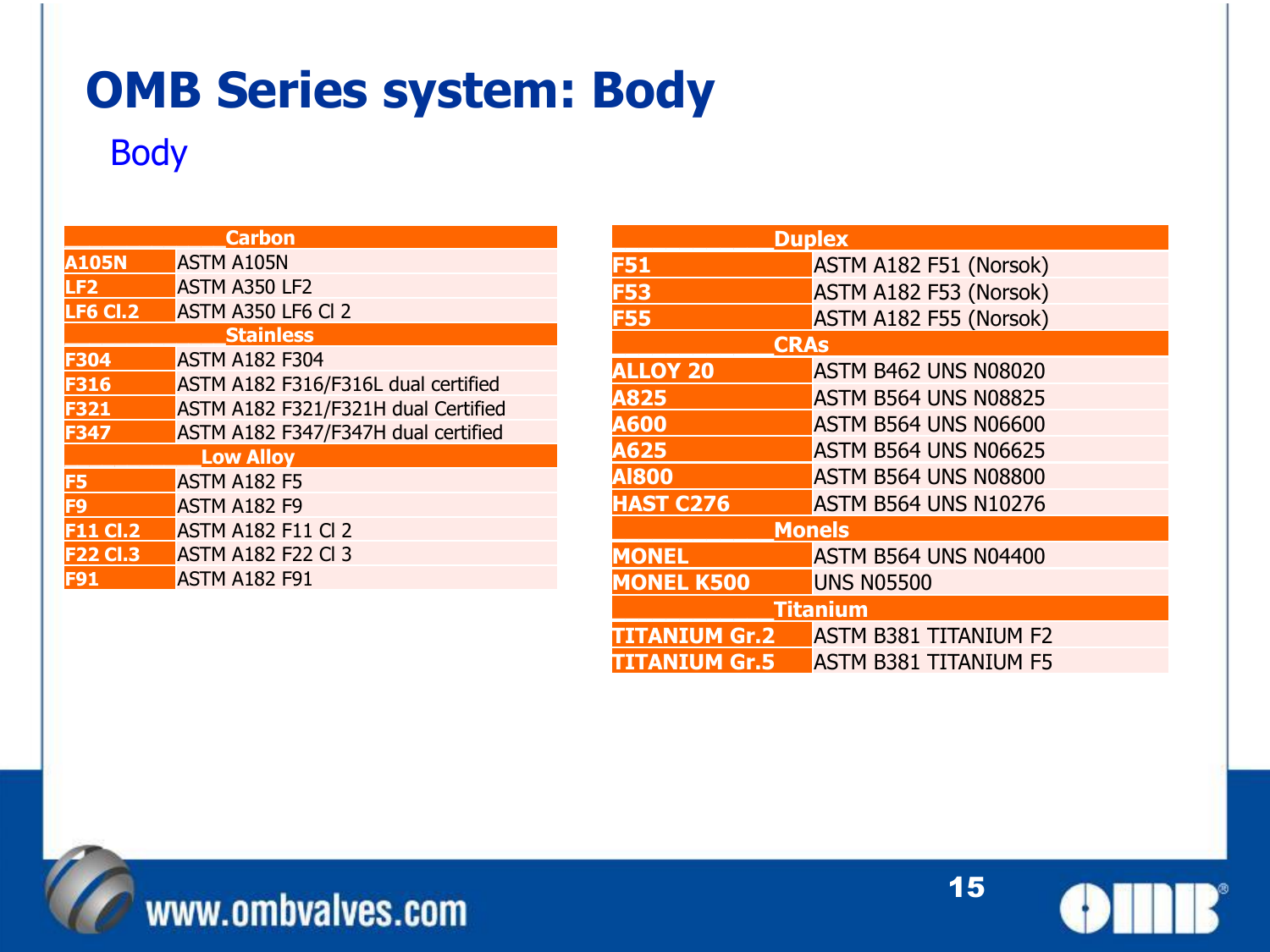## **OMB Series system: Trim**

#### Trim

| <b>API Trim No</b> | <b>Nominal</b>         | <b>OMB</b> descr. | <b>Stem</b>    | <b>Disc/Wedge</b>                       | <b>Seat</b>     |
|--------------------|------------------------|-------------------|----------------|-----------------------------------------|-----------------|
|                    | F <sub>6</sub>         | F <sub>6</sub>    | F <sub>6</sub> | F <sub>6</sub>                          | 410             |
| $\overline{2}$     | 304                    | 304               | F304           | F304                                    | 304             |
| 5                  | Hardfaced              | F6HF              | F6             | $F6 + St$ Gr6                           | $410 + St Gr6$  |
| 8                  | F6 and Hardfaced       | <b>F6HFS</b>      | F6             | F <sub>6</sub>                          | $410 + St Gr6$  |
| 9                  | Monel                  | <b>Monel</b>      | Monel 400      | Monel                                   | Monel           |
| 10                 | 316                    | 316               | F316           | F316                                    | 316             |
| 11                 | Monel and Hardfaced    | <b>MonelHFS</b>   | Monel 400      | Monel                                   | Monel           |
| 12                 | 316 and Hardfaced      | <b>316HFS</b>     | F316           | F316                                    | $316 + St. Gr6$ |
| 13                 | Alloy 20               | A20               | Alloy 20       | Alloy 20                                | Alloy 20        |
| 14                 | Alloy 20 and Hardfaced | A20HFS            | Alloy 20       | Alloy 20                                | Alloy 20        |
| 15                 | Hardfaced (304)        | <b>304HF</b>      | F304           | $F304 + St Gr6$                         | $304 + St Gr6$  |
| 16                 | Hardfaced (316)        | <b>316HF</b>      | F316           | $F316 + St Gr6$                         | $316 + St Gr6$  |
| 17                 | Hardfaced (347)        | <b>347HF</b>      | F347           | $F347 + St Gr6$                         | $347 + St$ Gr6  |
| 18                 | Hardfaced (Alloy 20)   | A20HF             | Alloy 20       | Alloy $20 + St$ Gr6 Alloy $20 + St$ Gr6 |                 |
| n/a                | Alloy 625              | A625              | Alloy 625      | Alloy 625                               | Alloy 625       |

In case of other materials combinations the grade is specified in this order:

1-stem

2-obturator

3-seat

17-4PH/F51/F51HF

Stem= 17-4PH, Wedge=F51, Seat=F51 Hard Faced